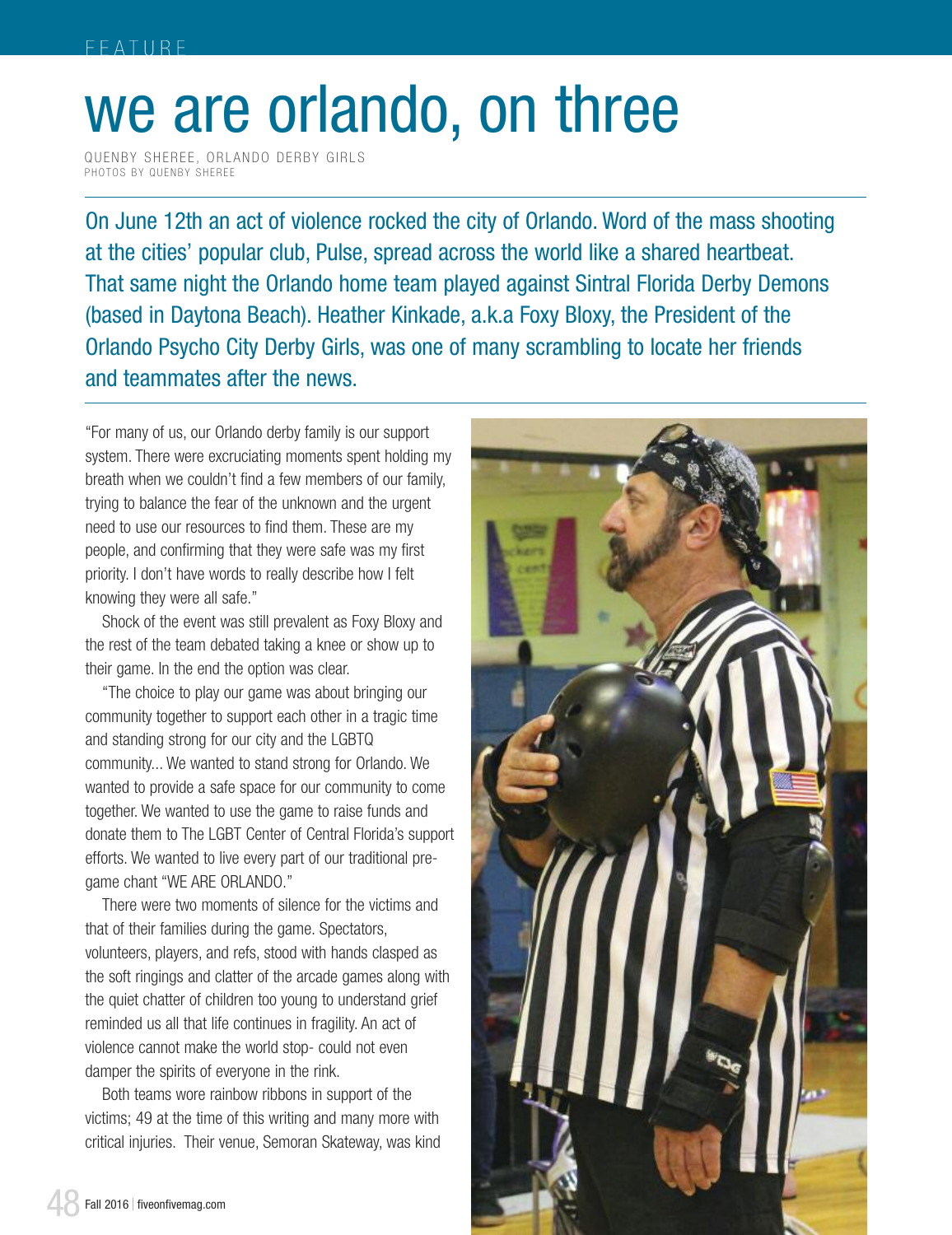

enough to discount the team's rate that night to allow them to donate more to the LBGT Center. In another show of generosity, the winner of that night's 50/50 raffle donated their winnings to the LBGT center.

 Orlando's team had an emotional huddle where Melissa Mays, aka Mykillangelo, as the Travel Team Co-Captain, took on the task of pumping up her team from the distraction of the day's chaos and uncertainty. The theme, like derby itself, was strength and unity.

 The moment was solemn and private, ending on a note of determination.

 "...Today we will turn our grief into strength and our anger into action. We won't let this tragedy define us. We are Orlando. We are beautiful, we are strong, we are Orlando. Today is the day we show the world Orlando won't be shaken so easily. Today is the day we stand strong and fight for the ones we love. And today we make a better tomorrow for our city.

We are Orlando, on three."

 As she spoke, eyes brimmed with tears that never fell. Not here, not before this game. Because derby isn't about falling,

it's about getting back up. Sometimes when you get hit especially hard, when players and onlookers aren't sure if you will be taken out of the game, we take a knee. We wait. A player is checked head to toe. Where does it hurt? Can you bend your wrist? There is silence as we wait; and injured or not- the player is helped up. They glide off the court to join in the game again or they hobble off to have their broken bones mended, their bruises iced. Either way the crowed stands with them and cheers.

 This isn't NASCAR, where people show up to see a fiery crash, this is derby. We come to see our girlfriends, sisters, friends, mothers stand back up after taking a hard hit to the ground. We come to see the opposing team cheering for their strength just as hard as they are cheering for their own teammates.

 Foxy Bloxy played in that game on June 12th. She states, "As a skater, I wear "ORLANDO" across my chest every time I play for our travel team. I've always been proud of that, it's always meant a lot to me. Putting it on Sunday I felt a different weight in wearing that uniform. I was wearing it in defense, support, memory and defiance."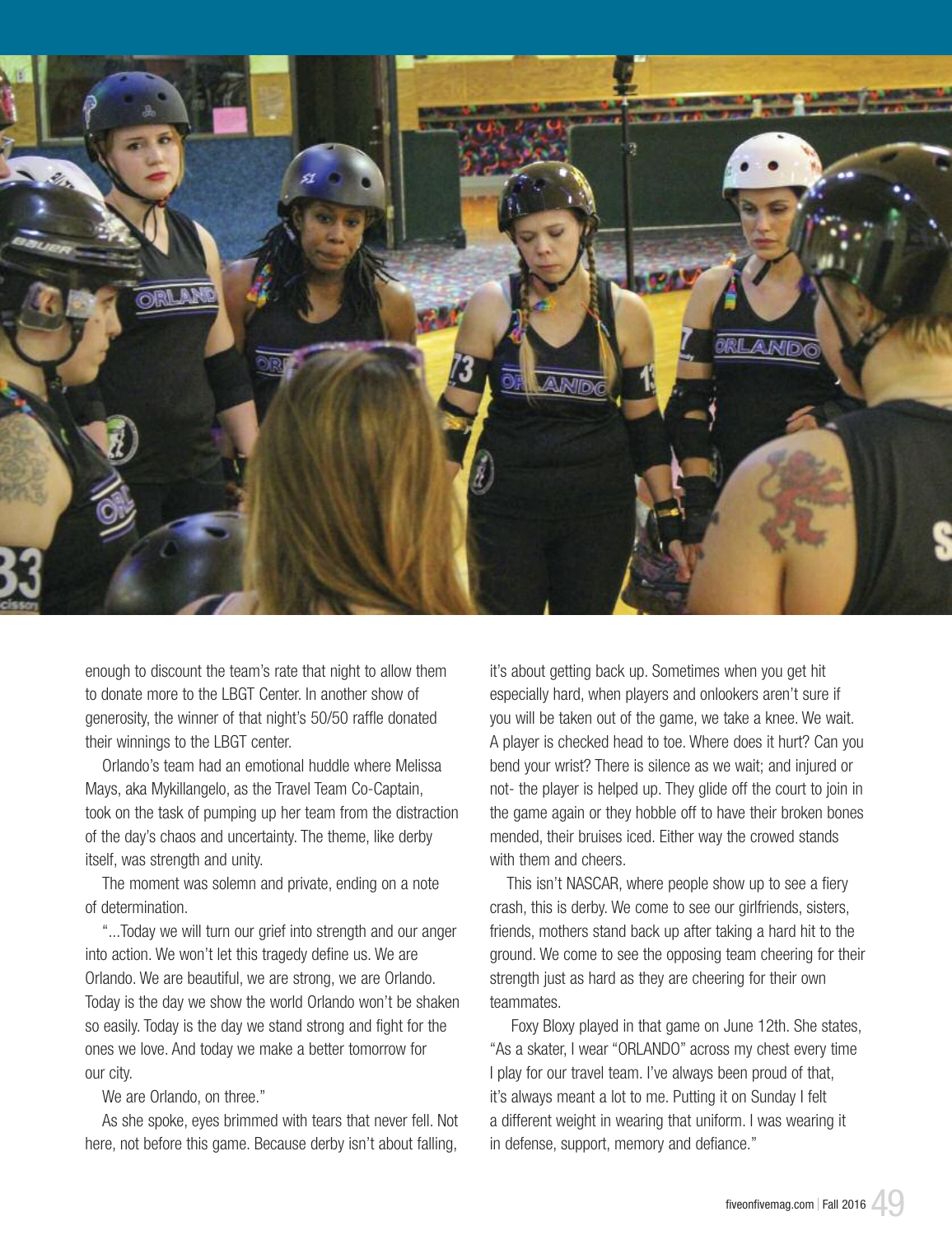